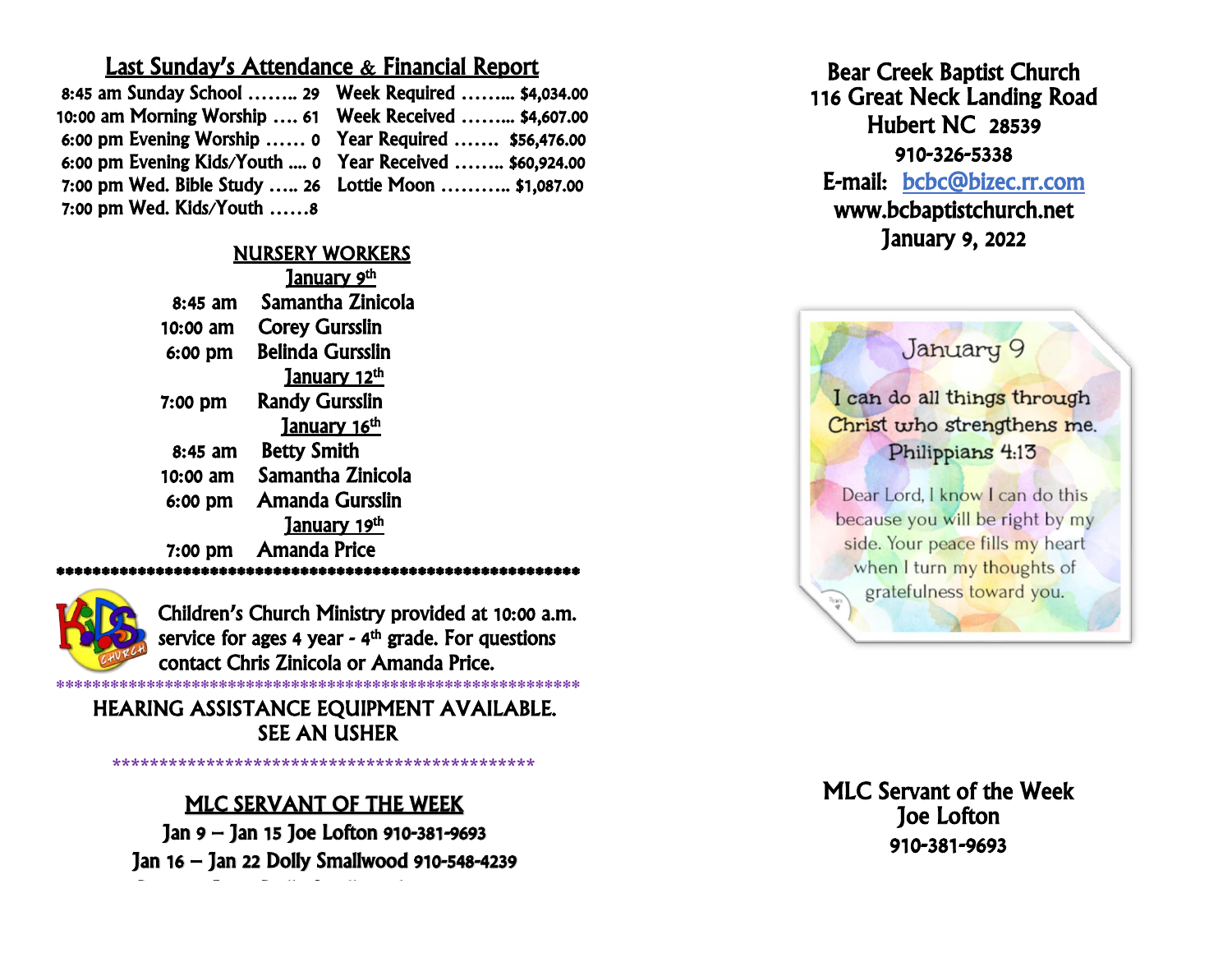## Bear Creek Baptist Church 10:00 am

Prelude …..……………………………………………………….

Call to Worship ………… "See A Victory"………… Praise Team

Song …….…………… "Stand Up, Stand Up for Jesus " …… 646

Welcome/Announcements/Prayer ................................ Chris Price

Song/Offerings ... "Amazing Grace (My Chains Are Gone)" .........

Special Music ……….. "Jesus is Coming Soon"…………….. Choir

Message …………………………………………… Chris Zinicola

Invitation Song …… "What A Friend We Have In Jesus" ………..

Benediction …………………………………………… Joe Lofton

Postlude …………………………………………………………..



### **CURRENT REQUESTS ONGOING NEEDS**

Barbara Hathaway Linzey Bell Kathy Gonzalez **J.B. Cannon** Kelly Maxwell **Don Collins** Ricky Meadows Susan Harper **Janet Miller & Family\*** Katherine Pierce<br>
Mary Murphy **Keith & Connie Formation** Schools/Students/Teachers

Mary Murphy<br>
Betty Rochelle<br>
Betty Rochelle<br>
Reserve Scott Cody Whaley Scott Cody Whaley<br>Camron Yopp Phyllis Young

Albert & Kathia Smith Shirley Gillette

## HOSPITAL NURSING HOME/REHAB Aubrey Lincoln Mike Toms

## SENIOR ADULT/SHUT- IN

Sarah Bancroft Jack & Lu Bauer Daisy Burns Joyce Campbell Jessie Eason Judy Goad Lucille Jarman Milton/Cathy Kale Gail Weir

 Unless names are resubmitted it will remain on the Prayer List for only one month. \*Indicates newly added to the list.